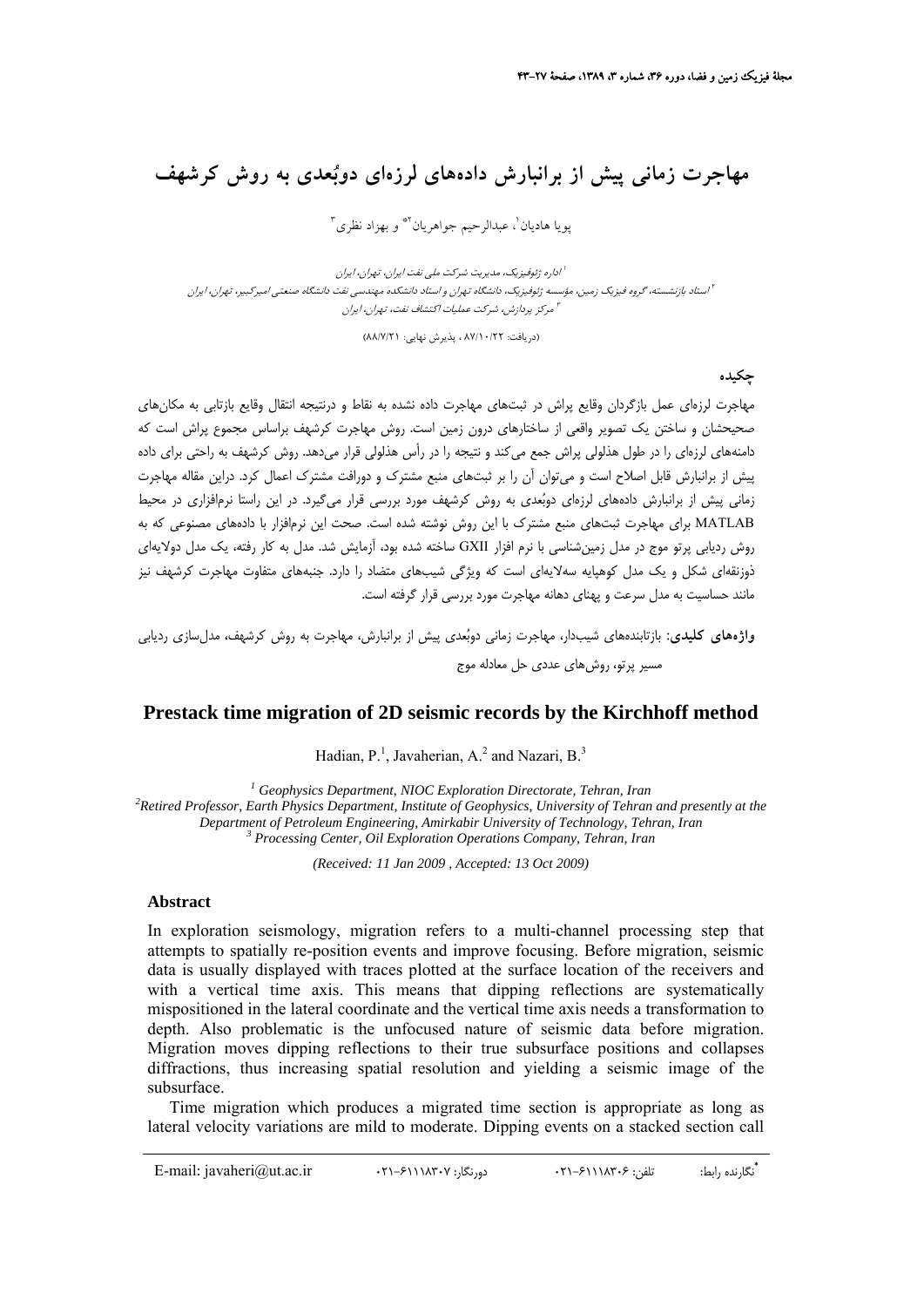for time migration. Conflicting dips with different stacking velocities is one case in which a conventional stacked section differs from a zero-offset section. Thus, poststack migration which assumes that the stacked section is equivalent to a zero-offset is not valid to handle the case of conflicting dips. Instead, one needs to do prestack time migration.

Kirchhoff migration methods are based on the diffraction summation technique, which sums the seismic amplitudes along a diffraction hyperbola whose curvature is governed by the medium velocity, and maps the result to apex of the hyperbola. The Kirchhoff summation technique applies amplitude and phase corrections to the data before summation. These corrections make the summation consistent with the wave equation in that they account for spherical spreading, the obliquity factor (angle-dependency of amplitudes), and the phase shift inherent in Huygens' secondary sources. Since the Kirchhoff migration method is based on summing the amplitudes along the hyperbolic trajectory, as long as the diffraction curve is known, it can be adapted for any domain. The velocity function used in the diffraction curve equation is vrms for prestack migration. Poststack migration uses zero-offset data while prestack time migration applies to unstacked data, so uses shot record, common-offset, and equivalent–offset data. The Kirchhoff prestack time migration sums through the input space along hyperbolic paths to compute each point in the output space. For variable velocity the hyperbola is replaced by a more general shape. Amplitudes change under migration. Velocity model is a matrix of interval velocity at each sampling point. Velocity model is generated using reflector velocities. An important factor in the Kirchhoff migration is migration aperture. Reducing the aperture reduces the maximum dip to migrate. The effect of migration aperture is illustrated using different apertures. Small apertures eliminate steeply dipping events from the migrated section.

A software in MATLAB is written which is capable of migrating common shot records. Traveltime from source to a scatterpoint (i.e. the image point) is approximated by a Dix equation using the rms velocity from the model at the lateral position halfway between the source and the receiver and at the vertical traveltime of the scatterpoint. Similarly, from the scatterpoint to a receiver, a Dix equation using the rms velocity halfway between the scatterpoint and the receiver is used. The source and all receivers are assumed to be on the same horizontal plane.

In this paper, two models consisting of a 2 layered trapezoid model and a 3 layered model are synthesized and inputted to the migration algorithm. The traveltimes are calculated via ray tracing with respect to a shot in the center of the model. Shot records were migrated with the interval velocity model. Since prestack migration is very sensitive to the velocity model, an rms velocity model was used. Using rms velocity field improved the migrated section. The critical parameter of the Kirchhoff migration is a migration aperture width whose effect is more evident in steep dips and depths.

**Key words:** Time migration, prestack migration, Kirchhoff migration, ray tracing, wave equation

الگوريتمهاي مهاجرت، علاوه بر جايابي فضايي و متمركزسازي، تنظيمات دامنه و فاز را به منظور تصحيح تأثيرات واگرايي مسيرهاي پرتو هنگام انتشار موج اعمال

مهاجرت لرزهاي فرايندي براساس معادله موج است كه با انتقال وقايع به موقعيتهاي مكاني صحيحشان، و با بازگرداندن انرژي از پراشها به نقاط پراشنده، از شكل واقعي خارج شدن ثبتهاي بازتابي را رفع ميكند. ميكنند. هنگاميكه در مقطع برانبارش، بازتابندههاي

#### **1 مقدمه**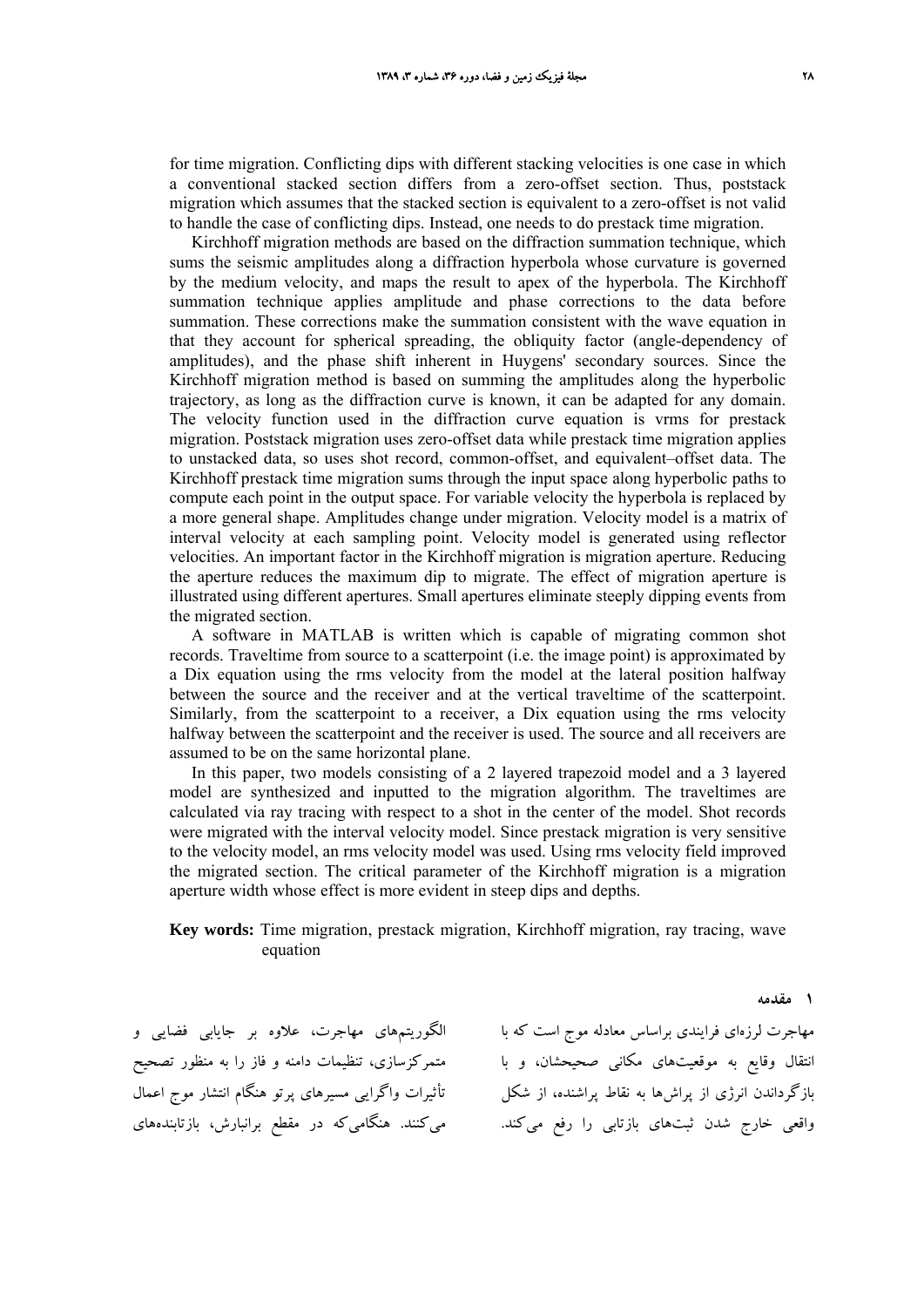مجموع كرشهف معرفي شد (اشنايدر، 1978). اين روش، اساساً مانند روش مجموع پراش است كه در آن تصحيحات دامنه و فاز روي دادهها قبل ازجمع كردن صورت گرفته است. اين تصحيحات، مجموع را با معادله موج در اين مورد كه آنها براي انتشار كروي، فاكتور شيب (وابستگي دامنه به زاويه)، و شيفت فاز در منابع ثانويه هويگنزبه حساب ميآيند، مطابق ميسازد.

مهاجرت كرشهف شامل مجموع گيري از دامنه ها در طول هذلوليهاي پراش است. با داشتن سرعت rms در هر نمونه زماني معين از ردلرزه ورودي، يك منحني زمان گذر هذلولي مرتبط با پراشنده فرضي روي مقطع ورودي انداخته ميشود كه رأس آن در همان نمونه زماني قرار دارد. در نظرية هذلولي پراش تا زمان و فاصله بينهايت گسترش مييابد. در عمل با يك مسير مجموعگيري هذلولي قطع شده سروكار داريم. گستره فضايي كه مسير مجموعگيري واقعي گسترده شده است را دهانه مهاجرت مينامند و با تعداد ردلرزههايي كه مسير هذلولي را ميپوشاند اندازهگيري ميشود. پهناي دهانه مهاجرت، پارامتر بحراني در مهاجرت كرشهف است. دهانه كوچك باعث حذف شيبهاي تند ميشود؛ وقايع افقي دروغين توليد ميكند و نوفه تصادفي ناهمبسته از ردلرزه به ردلرزه را سازماندهي ميكند (ايلماز، 2001).

در اين مقاله، نرمافزاري در محيط MATLAB براي مهاجرت زماني دادههاي لرزهاي دوبعدي به روش كرشهف عرضه شده است. اين نرمافزار روي دو مدل كه شامل بازتابندههاي شيبدار و افقي هستند و ويژگيهاي شيبهاي متضاد را دارند آزمايش شد. ثبت منبع مشترك اين مدلها به روش رديابي پرتو موج بهدست آمد و با نرمافزار نوشته شده مهاجرت داده شد. براي بررسي اثر مدل سرعت و پهناي دهانه مهاجرت، ثبت منبع مشترك اوليه با مدل سرعت مياني و rms و همچنين پهناهاي دهانه متفاوت مهاجرت داده و نتايج مقايسه شد.

شيبدار وجود دارند، به مهاجرت زماني نياز است. مهاجرت زماني تا هنگامي كه تغييرات جانبي سرعت، كم تا متوسط باشد، مناسب است. وقتي تغييرات جانبي سرعت قابل ملاحظه است، مهاجرت زماني تصوير واقعي زيرزميني را به وجود نميآورد. در عوض بايد از مهاجرت عمقي استفاده كرد. وقتي شيبهاي متضاد با سرعتهاي برانبارش متفاوت وجود دارند، مهاجرت پس از برانبارش كه فرض ميكند مقطع برانبارش مساوي مقطع دورافت- صفر است جواب خوبي نميدهد، به جاي آن به مهاجرت زماني پيش از برانبارش نياز است (ايلماز، 2001). مهاجرت پيش از برانبارش، روشي مهم براي تصويرسازي و تحليل سرعت است. اين روش ساختارهاي پرشيب را كه در برانبارش NMO) moveout normal (ساده از بين ميروند تصوير ميكند، قدرت تفكيك جانبي را بهبود ميبخشد، انحراف شيب در برآوردهاي سرعت را حذف ميكند وسرعتهاي برآوردي را در موقعيتهاي مهاجرت كردهشان قرار ميدهد. روشهاي مهاجرت پيش از برانبارش اغلب براساس معادله كرشهف دورافت- مشترك هستند، ولي تعدادي از رويكردهاي جايگزين نيز معرفي شدهاند.

معادله موج (در عمق)، اساس الگوريتمهاي مهاجرت معمول است. اين الگوريتمها بازتابندههاي چندگانه، امواج تبديلي، امواج سطحي، يا نوفه را كاملاً مدل نميكنند. با هركدام از چنين انرژيهاي موجود در ورودي داده به مهاجرت، مانند بازتابهاي اوليه رفتار ميشود. الگوريتمهاي مهاجرت براساس حل انتگرالي معادله موج، به روشهاي كرشهف موسوم است. اولين روش مهاجرت توسعه داده شده، روش جايگزيني نيمدايرهاي بود كه پيش از دوره رايانهها از آن استفاده ميشد. سپس روش مجموع- پراش آمد، كه براساس جمع كردن دامنههاي لرزهاي در طول يك هذلولي پراش كه در انحناي آن سرعت مياني حاكم است. استوار است سپس، روش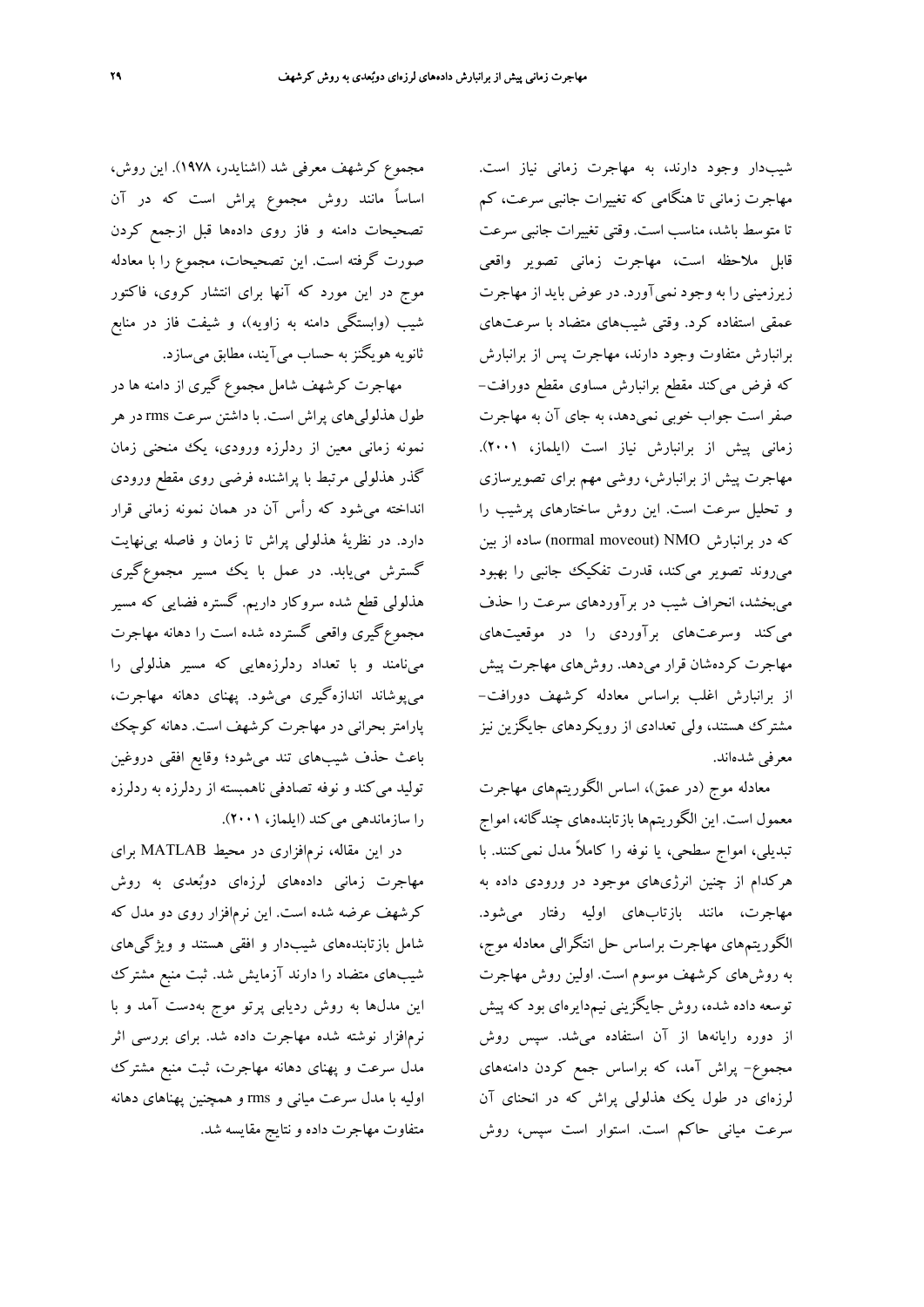**2 مهاجرت زماني- مهاجرت عمقي** رويكرد تفاضل محدود پيشرفتهاي عظيمي در كيفيت تصاوير لرزهاي ايجاد كرد، ولي الگوريتمها براي رايانههاي موجود چالش بزرگي بود. در نتيجه برآوردهايي پيدا شد كه ميتوانستند عمليات عددي موردنياز را كاهش دهند. يك برآورد كليدي، استفاده از انتقال دستگاه مختصات براي بهدست آوردن يك معادله موج برآوردي بود كه زمان گذر قائم، τ، را جايگزين عمق ميكرد. يك راه فهم اين مسئله آن است كه يك مقطع برانبارش تنها حاوي وقايع با 0 = Δx/Δt تصور شود. اين از چهره مقاطع لرزهاي بسياري از حوزههاي رسوبي جهان به دور نيست. چنين حوزههايي محيطهاي (z(v هستند و پرتوهاي عمود بر وقايع مسطح، قائم هستند. درنتيجه روي مقطع برانبارش در زمان گذر قائم به درستي قرار گرفتهاند و الگوريتم مهاجرت كار چنداني نمي كند.

روشهاي تفاضل محدود اوليه با موفقيت در حوزههاي رسوبي مورد استفاده قرار گرفتند، ولي هنگاميكه اين ّفناوري به كمربندهاي تراستي، مرزهاي قارهاي و مكانهاي ديگري كه برآورد (z(v مدل مناسبي نيست برده شد، به تدريج دريافت شد كه خطاهاي تصويرسازي مطلوب رخ ميدهد. در شكل 1 يك تاقديس در زير لايه كمسرعت نزديك به سطح كه داراي همبري تحتاني شيبدار است، نشان داده شده است. پرتو عمود از رأس ساختار عموماً پرتو با كمترين زمان گذر نيست، گرچه كوتاهترين مسير تا سطح را دارد. درعوض، پرتويي از سمت راست آن پرتو زمان كمينه است چون بيشتر مسيرش را در محيط پرسرعت ميگذراند. معلوم شد كه شيوههاي مهاجرت در چنين حالاتي تصويري مغشوش توليد ميكنند كه باعث ميشود رأس تاقديس مهاجرت كرده، در نقطه ظهور پرتو با كمترين زمان، قرار گيرد. همانند حالت حوزه رسوبي، الگوريتم، وقايع بدون شيب را دستنخورده باقي ميگذاشت، گرچه در اين حالت اين

كار درست نبود.

فهم و حل اين مشكل به كاربرد واژههاي مهاجرت زماني و مهاجرت مكاني منجر شد. مهاجرت زماني به هر روشي اشاره دارد كه به وقايع بيشيب تمايل دارد و در شرايط (z(v بهخوبي كار ميكند. مهاجرت مكاني به روشهاي جديدتري اشاره دارد كه براي غلبه بر اين مشكلات توسعه بافتهاند و در نتيجه ميتوانند تصاويري صحيح حتي در تغييرات قوي جانبي سرعت توليد كنند.

شكل 2 نشان ميدهد كه اگر مهاجرت زماني مطلوب باشد، چگونه قانون اسنل بايد اساساً تغيير كند. الگوريتم مهاجرت زماني به جاي استفاده از زوايايي كه پرتوهاي تابيده و بازتابده با عمود بر سطح ميسازند (قانون اسنل)؛ از زوايايي كه پرتوها با قائم ميسازند، استفاده ميكند. مانند اين است كه همبري شيبدار در نقطه برخورد پرتو چرخيده است تا افقي شود. درنتيجه، هر پرتو قائم (( $\Delta {\rm x}/\Delta {\rm v}$ ) از همبري سرعت بدون تغييرجهت، بيتوجه به بزرگي اختلاف سرعت، عبور ميكند. اين روشن ميسازد كه چرا مهاجرت زماني، پاسخ نادرستي ميدهد و همچنين توضيح ميدهد كه چرا اين فنّاوري هنوز عليرغم اين ناكارايي شناخته شده، محبوب است. اين واقعيت كه وقايع بيشيب، بدون توجه به مدل سرعت، با مهاجرت زماني تحت تأثير قرار نگرفتهاند، به اين معني است كه وقتي مدل سرعت داراي اشكال است، فرايند رفتاري غير سختگيرانه دارد. مدلهاي سرعت كه بهطور خودكار از سرعتهاي برانبارش مشتق شدهاند، معمولاً پر از بيدقتي هستند. وقتي اين مدلها با مهاجرت زماني استفاده ميشوند، اين بيدقتيها تأثير كمي دارند ولي وقتي با مهاجرت عمقي استفاده شوند ميتوانند فاجعه آميز باشند. حتي امروزه، اكثريت مقاطع لرزهاي از شرايط (z(v ناشي ميشوند و حاوي بيشتر وقايع بيشيب هستند. چنين دادههايي را با مراقبت كمي با مهاجرت زماني ميتوان مهاجرت داد و مقاطعي را كه بهخوبي متمركز شدهاند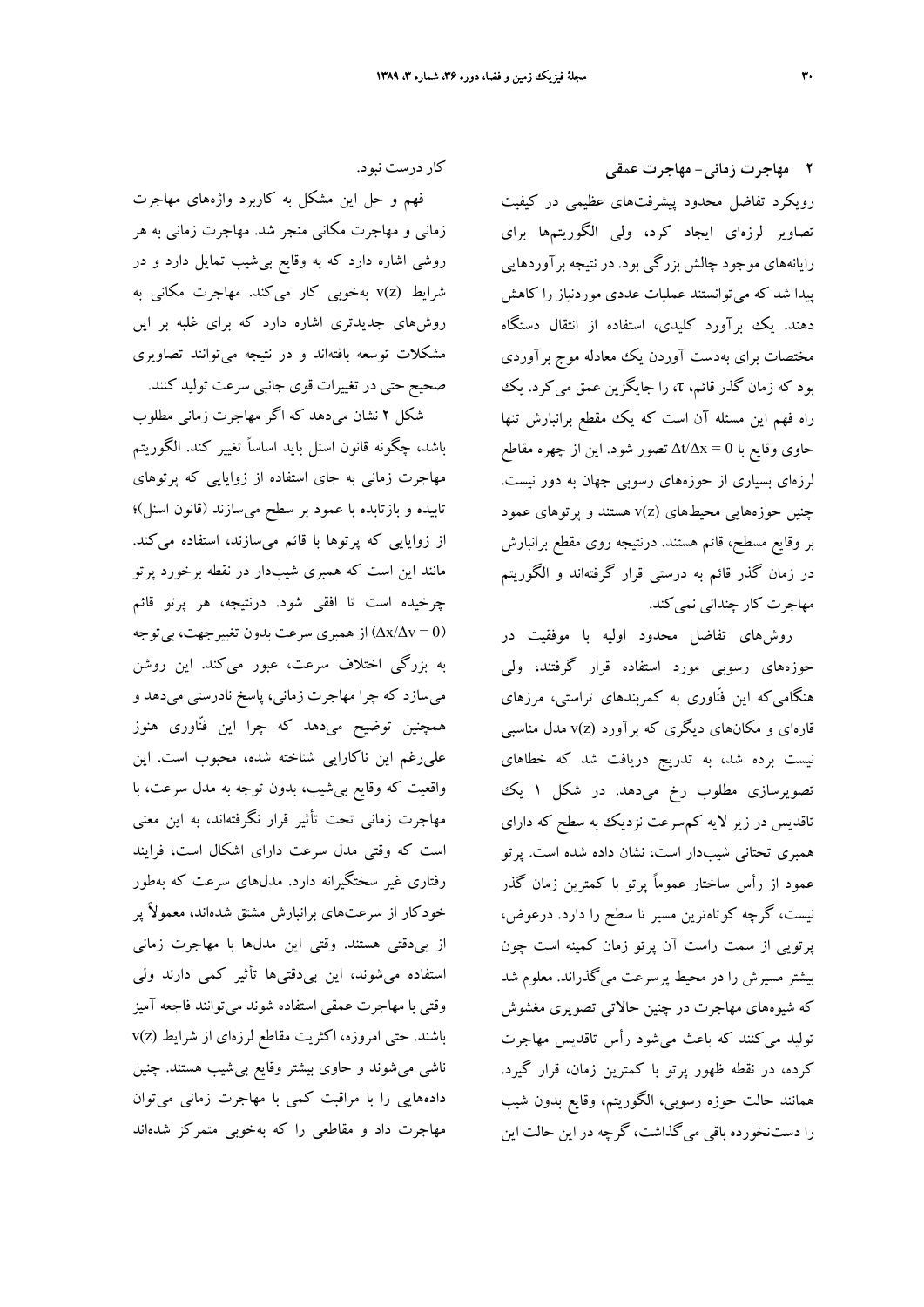سرعت كه در مهاجرت زماني به چشم نميآيند، مشكلات اساسي در تبديل عمق ايجاد ميكند. اگر مقطع عمقي دقيق مورد نياز است مراقبت بيشتري بايد لحاظ شود.

بهدست آورد. البته، اينها هنوز مقاطع زماني هستند و يك مهاجرت زماني به اين معني راضي كننده نيست كه ميتوان سرعتهاي مهاجرت را براي تبديل عمق به كار برد. بهطوركلي، خطاهاي



**شكل .1** پرتو با كمترين زمان هميشه از رأس تاقديس نميآيد (مارگريو، 2003).



**شكل .2** (راست) وقتي پرتويي با همبري سرعت شيبدار برخورد ميكند، قانون اسنل پرتو بازتابيده را با استفاده از رابطه بين زوايا نسـبت بـه عمـود بـر سـطح پيشبيني ميكند. (چپ) در يك الگوريتم مهاجرت زماني، از قانون اسنل تبعيت نميشود زيرا زواياي قائم استفاده ميشود. اگـر همبـري سـرعت افقـي باشد، هردو روش نتيجه يكساني ميدهند (مارگريو، 2003).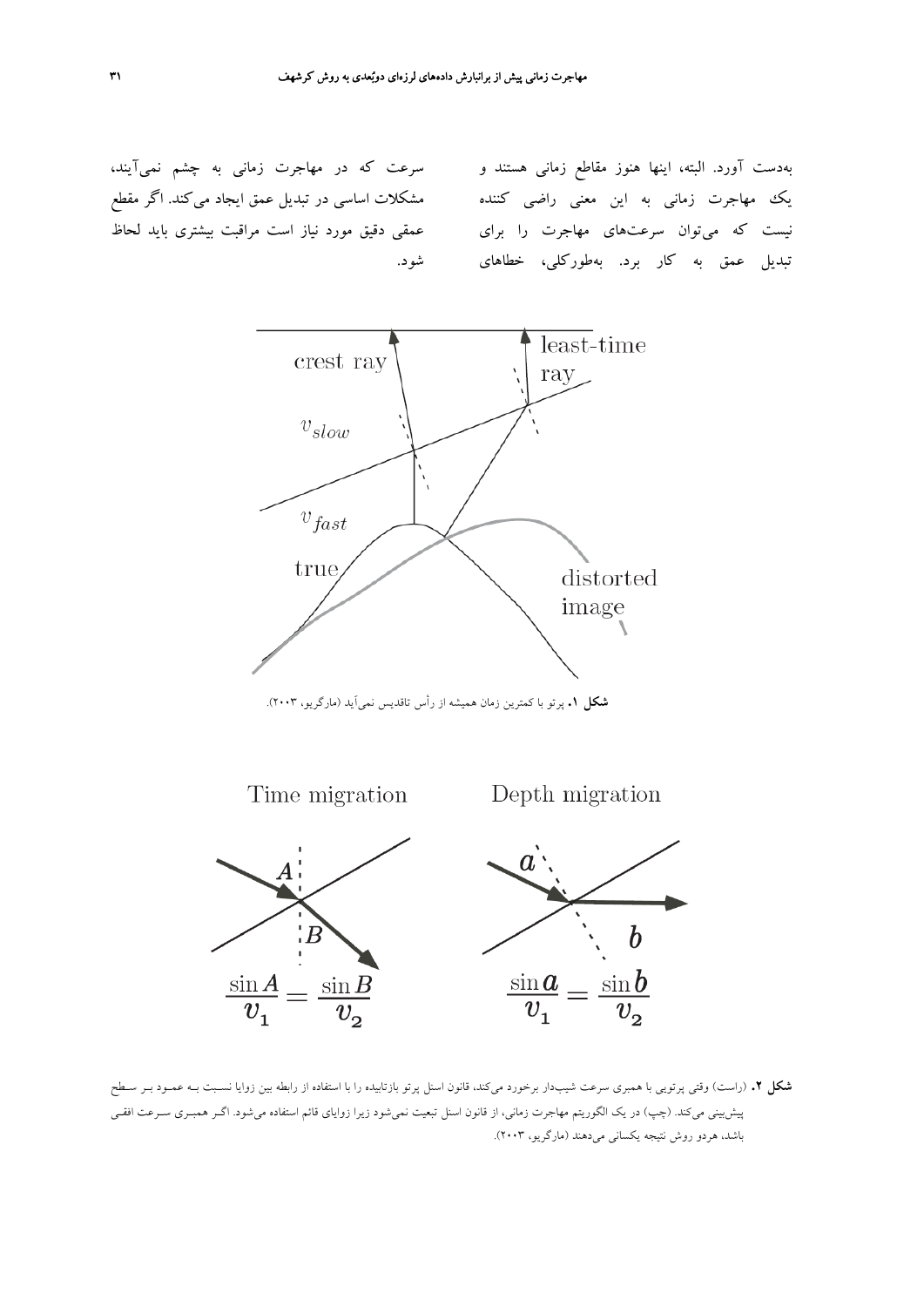واژههاي مهاجرت زماني و مهاجرت عمقي ايجاد شدند زيرا نسخههاي اوليه اين فنّاوريها تنها به ترتيب مقاطع زماني و عمقي توليد ميكردند. گرچه، اين درست نيست و هردو ميتوانند مقاطع زماني و عمقي را توليد كنند. درنتيجه، اين واژهها بايد بهمنزلة واژههاي تخصصي استفاده شوند كه نشان ميدهد آيا الگوريتم، قابليت توليد يك تصوير صحيح در حضور تغييرات شديد جانبي سرعت را دارد يا نه. صرف حضور محور زماني يا عمقي روي مقطع لرزهاي مهاجرت كرده چيزي درباره روش استفاده شده به ما نميگويد.

**3 مهاجرت زماني پيش از برانبارش كرشهف**

مهاجرت كرشهف (اشنايدر، 1978) براساس محاسبه سطح زمان گذر كه انرژي از يك نقطه زيرزميني بر آن پراشيده شده است استوار است. نمونههاي ورودي روي سطح زمان گذر، مطابق انتگرال پراش كرشهف مجموع گرفته و مستقيماً به يك نمونه مهاجرت داده شده

خروجي برده ميشوند. در نظرية كرشهف، يك مدل زيرزميني، متشكل از نقاط پراشنده است كه انرژي را از هر منبعي به همه گيرندهها پراش ميدهند. يك واقعه بازتابنده با يك آرايش مرتب از نقاط پراشنده تشكيل شده است كه بازتابي همدوس را توليد ميكنند. هدف مهاجرت پيش از برانبارش، جمعآوري همه انرژي پراشيده و بازگرداندن آن به مكان نقاط پراشنده است. مهاجرت پيش از برانبارش كرشهف، يك مكان خروجي (يا نقطه پراشنده) را در نظر ميگيرد و انرژي مربوط را از همه ردلرزههاي ورودي موجود جمع ميكند. اين رويه براي هرنمونه خروجي تكرار ميشود.

اكثر مهاجرتهاي زماني كرشهف، مسيرهاي مستقيم از منبع به نقطه پراشنده، و از نقطه پراشنده به گيرنده را در نظر ميگيرند، مانند شكل ٣. كل زمان گذر t با جمع كردن زمان منبع به نقطه پراشنده ts و زمان نقطه پراشنده به گيرنده tr برآورد ميشود.

 $t = t_s + t_r$  (1)



**شكل .3** هندسه مهاجرت زماني پيش از برانبارش كرشهف با منبع S و گيرنده R. كل زمان گذر مجموع زمان منبع به نقطه پراشنده ts و زمان نقطـه پراشـنده بـه گيرنده tr است (بنكرافت، 1998).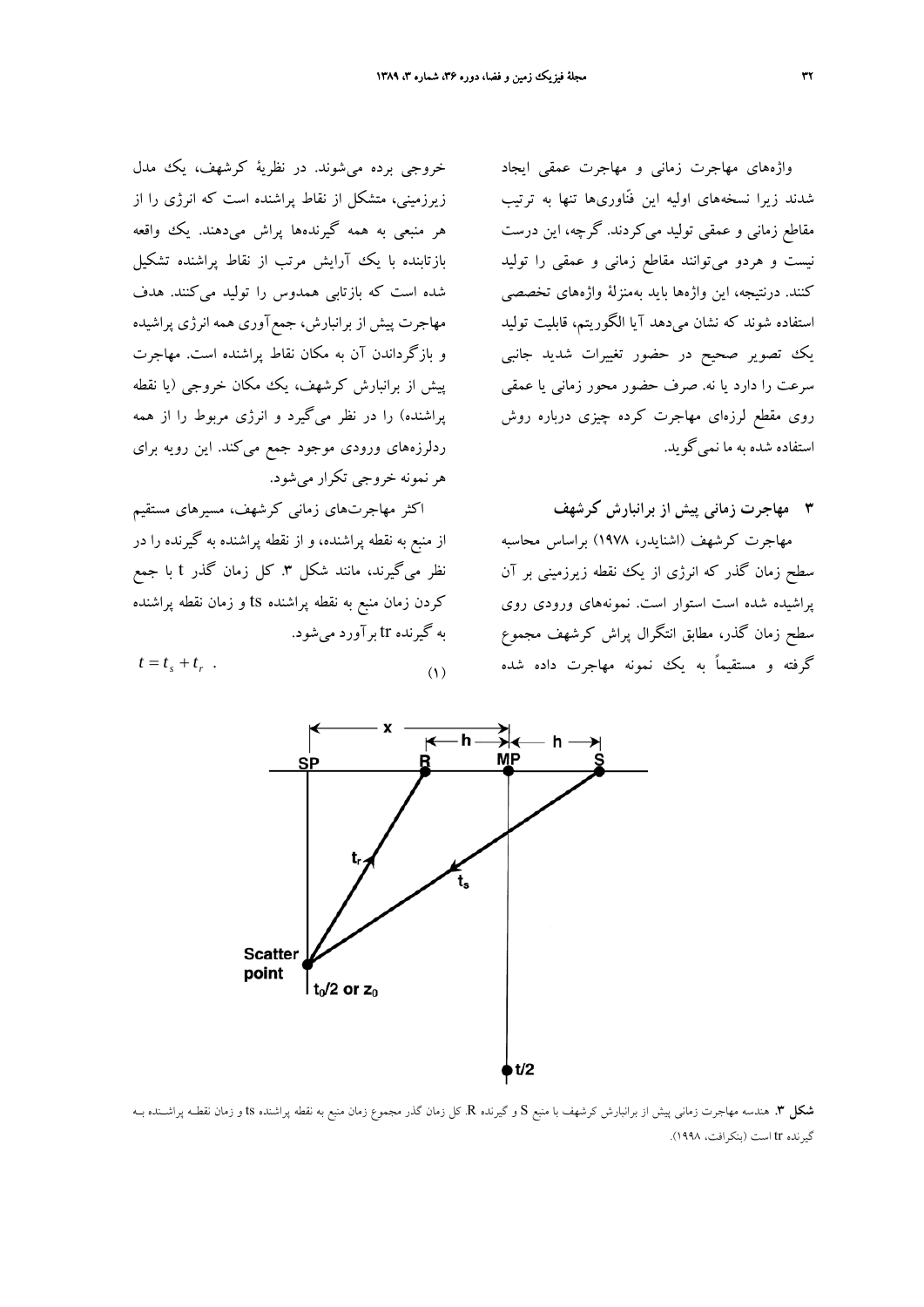از هندسه شكل 3 و ثابت فرض كردن سرعت V عبارت (1) بسط داده ميشود تا معادله ريشه دوم مضاعف (root square Double ,DSR (را بهدست دهد (كلربوت، 1985)

$$
t = \left[\frac{z_0^2 + (x+h)^2}{V^2}\right]^{1/2} + \left[\frac{z_0^2 + (x-h)^2}{V^2}\right]^{1/2}.
$$
\n
$$
(5)
$$

كـه در آن 0z عمـق نقطـه پراشـنده، x مكـان نقطـه ميـاني (MP (منبع- گيرنده نسبت به نقطـه پراشـنده (SP (در 0=x و h نصف دورافت منبع- گيرنـده اسـت. بـراي مواجهـه بـا تغييرات قـائم سـرعت وتغييـرات ضـعيف جـانبي سـرعت، معادله DSR به صورت زيرتعديل ميشود.

$$
t = \left[ \left( \frac{t_0}{2} \right)^2 + \frac{(x+h)^2}{V_{\text{mig}}^2} \right]^{1/2} + \left[ \left( \frac{t_0}{2} \right)^2 + \frac{(x-h)^2}{V_{\text{mig}}^2} \right]^{1/2}.
$$
  
(\*)

كـه در آن سـرعت مهـاجرت Vmig تقريـب RMS تـانرو كـــوهلر(1969) ارزيـــابي شـــده در 0t اســـت. زمـــان زمان دوطرفه دورافت– صفر محاسبه شده t $_0$ =t(x=0,h=0) از سرعت ميانگين  $\rm V_{ave}$  به صورت زير است.  $t_0 = \frac{2z}{\sqrt{2}}$ 

$$
V_0 = \frac{2z_0}{V_{ave}}.
$$

معادله (3) سطح زمان گذر كـه بـر آن انتگـرال گيـري (مجمـوعگيـري) كرشـهف صـورت مـيگيـرد را تعريـف ميكند. كاربرد كامل انتگرال كرشـهف فراينـدي پيچيـده است. براي مثال، لازم است كه ردلرزه هاي ورودي با يك فيلتــر ديفرانســيلي بــراي داده ســهبعــدي يــا يــك فيلتــر ديفرانسيلي ريشه دوم بـراي داده هـاي دوبعـدي هماميخـت شوند (منظور از فيلتر ديفرانسيلي، يك اپراتـور هماميخـت است كه مشتق زمان را ب هكـار مـيبـرد). انتگـرالگيـري يـا مجموعگيري براي يك نمونه مهاجرت كرده خروجي در زمان 0t نيازمند محاسبه t در هر ردلـرزه ورودي اسـت . در

زمان t، يك فيلتر ضـد الياسـينگ محلـي اعمـال مـي شـود (اگر نياز باشد)، و نمونه مطلوب درون يـابي مـيشـود. ايـن نمونه سپس مقياس و جمع مي شود تا نمونه مهاجرت كرده بهدست آيد. ايـن فراينـد بـراي همـه نمونـه هـاي مهـاجرت كرده خروجي تكرار ميشود. وقتـي مسـير مجمـوع گيـري هذلولي است، به كل اين فراينـد، NMO كرشـهف گفتـه ميشود. كاربردهاي عملي مجموعگيري كرشهف با زمان ثبت محدود روي ردلرزههـاي ورودي محـدود مـيشـوند. درنتيجه، انرژي از يك نقطه پراشنده به شـرط داشـتن كـل زمان گذر از منبع به نقطه پراشنده بـه گيرنـده در محـدوده زمان ثبت، در همه ردلرزه ها ثبت خواهد شد. پوش مكاني ردلرزهها كه حاوي اين انرژي است، دهانه مهاجرت است. انرژي از نقطه پراشنده در  $({\rm x=0, t_{0}})$  روی سطح زمانگذر (h,x(t معادله (3) ميافتد. اين سطح بـا عنـوان هـرم خوفـو (pyramid cheops) (اتــوليني، 1982؛ كلربــوت، 1985) شناخته ميشود و در شكل -4a نشان داده شده است. يك دسته CMP كه در نقطه پراشنده 0=x قرار گرفتـه اسـت، هرم خوفو را روي يك مسير هذلولي قطع مي كند و امكان تصــحيح NMO متــداول را بــهوجــود مــيآورد. گرچــه، تقاطعات همـه دسـتههـاي CMP ديگـر(0 =/ x (مسـيرهاي غيرهذلولي دارند، و انرژي با تصـحيح NMO هـذلولي بـه اشتباه قرار داده خواهـد شـد . مهـاجرتپـيشازبرانبـارش، مسير غيرهـذلولي را بـه حسـاب مـي آورد و درنتيجـه همـه انرژي پراشيده را متمركز ميكند.

همه ردلرزههـاي ورودي ممكـن اسـت حـاوي انـرژي پراشيده از هرنقطه پراشنده باشند. يك دسـته ( Common CSP ,Point Scatter (درحكـم مجموعـهاي از انـرژي از همه ردلرزههاي ورودي به يك فضاي دوبعدي از دورافت و زمان (t,h (كه درآن انرژي پراشيده براي عمـل متمركـز كننده بعدي، به طور بهينه قرار داده شده، تعريف مي شـود. اين فرايند در شكل 4 نمايش داده شـده اسـت، كـه در آن همــه انــرژي در هــرم خوفــو بــه هــذلولي در صــفحه 0=x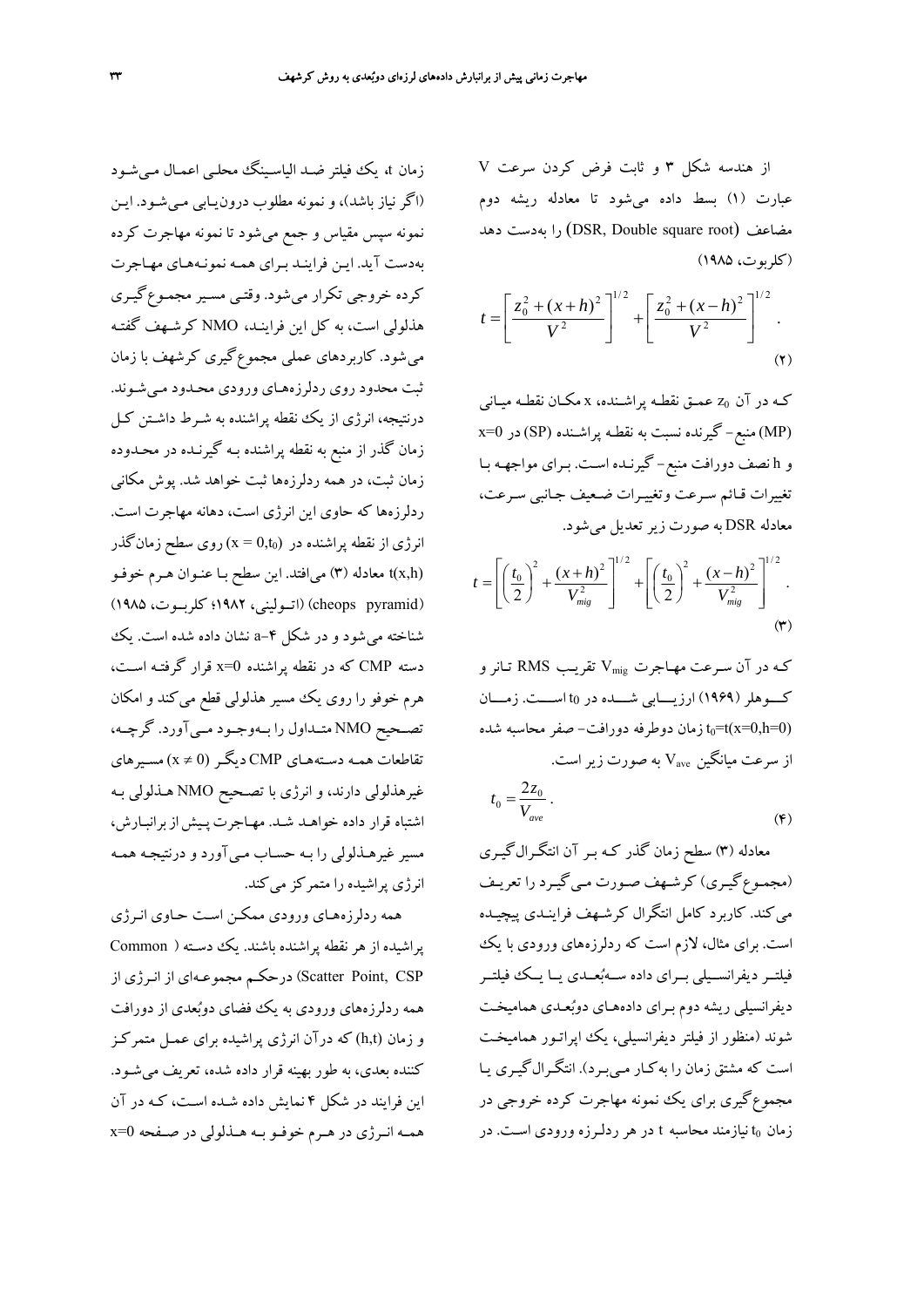فروانداخته شده است (دسـته CSP شـكل -4b(. انـرژي از نقاط پراشنده همسـايه (0=/x (پراكنـده مـيشـود و بـه طـور مخرب باطل خواهد شد (شكل ۴-b).

### **4 برنامه عرضه شده در محيط MATLAB**

همانطور كه پيش از اين ذكر شـد روش كرشـهف برپايـه جمع دامنـههـاي موجـود در طـول منحنـي پـراش صـورت ميگيرد. اين روش با توجـه بـه اصـل هـويگنس بـ ه انجـام مي رسد. اصل هويگنس فرض مي كند كه يك بازتابنده از مجموعهاي نقاط پـراش كـه در كنـار هـم قـرار گرفتـه انـد تشكيل شـده اسـت . مهـاجرت بـا فرونشـاندن هـر هـذلولي پراش به نقطه آغازي آن حاصل مي شود. در ايـن روش بـا هر نقطه به طور مستقل برخورد مـي شـود. سـرعت اسـتفاده شده در اين روش سرعت rms است كـه ممكـن اسـت بـه طور جـانبي تغييـر كنـد . در هـر صـورت، تغييـرات جـانبي سرعت هذلولي پراش را تخريب مـي كنـد، پـس بايـد ايـن موضوع در نظر گرفته شود . مقدار سرعت rms مربـوط بـه نمونه زماني خروجي يعني نقطه عطف هذلولي اسـت . ايـن برنامه زمان گذر منبع- گيرنده را از روش معادله ريشه دوم مضــاعف محاســبه مــيكنــد. ســپس تصــحيح دامنــه را بــا



## **5 مدل ذوزنقهاي**

اين مدل به كمك نرم افزار GXII بـا رديـابي پرتـو مـوج و پارامترهاي زير ساخته شده است . طول مقطـع 5000 متـر و عمق آن 3000 متر است. يك منبـع در فاصـله 2500 واقـع است و 101 گيرنده با فاصله 50 متر در سطح زمـين چيـده شدهاند. سطح زمين افقي در نظر گرفته شده اسـت و مـدل زمين دولايهاي با سرعتهـاي 2000 و 3000 متـر بـر ثانبـه است (شـكل 6). رديـابي پرتـو بـا نمونـه بـرداري زمـاني بـا فواصـل ms 2 بـه طـول ms 3000 بـا اعمـال يـك فيلتـر و يــك gain صــورت گرفــت تــا ثبــت منبــع مشــترك بـــهدســـت آيـــد (شـــكل 7). از ثبـــت منبـــع مشـــترك (شكل 7) و مدل سرعت آن (شكل 8) به صـورت SEGY خروجــي گرفتــه شــد و پــس از تبــديل بــه مــاتريس در MATLAB بهمنزلة ورودي مهاجرت مـورد اسـتفاده قـرار گرفــت. تصــوير مهــاجرت كــرده در شــكل 9 مشــاهده ميشود.

b)





**شكل .4** (a (هرم خوفو، سطح زمان گذر (h,x(t براي يك نقطه پراشنده. (b (دسته CSP تشكيل شده با فروانداختن هرم خوفو به يك هذلولي در صفحه 0=x (بنكرافت، 1998).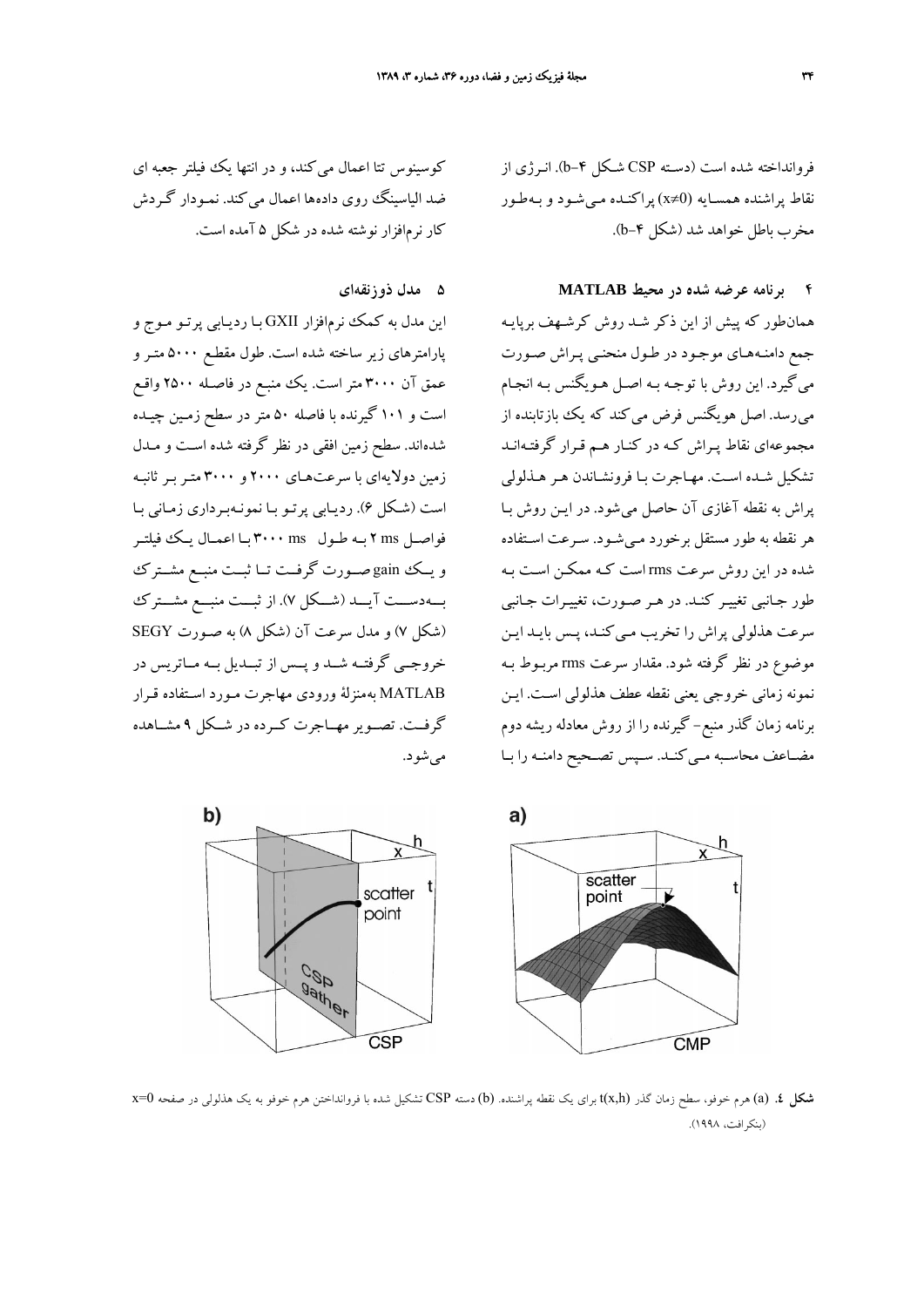

**شكل.5** نمودار گردش كار نرمافزار نوشته شده در محيط MATLAB) هاديان، 1387).



**شكل .6** مدل ذوزنقهاي و مسيرهاي رديابي پرتوي موج.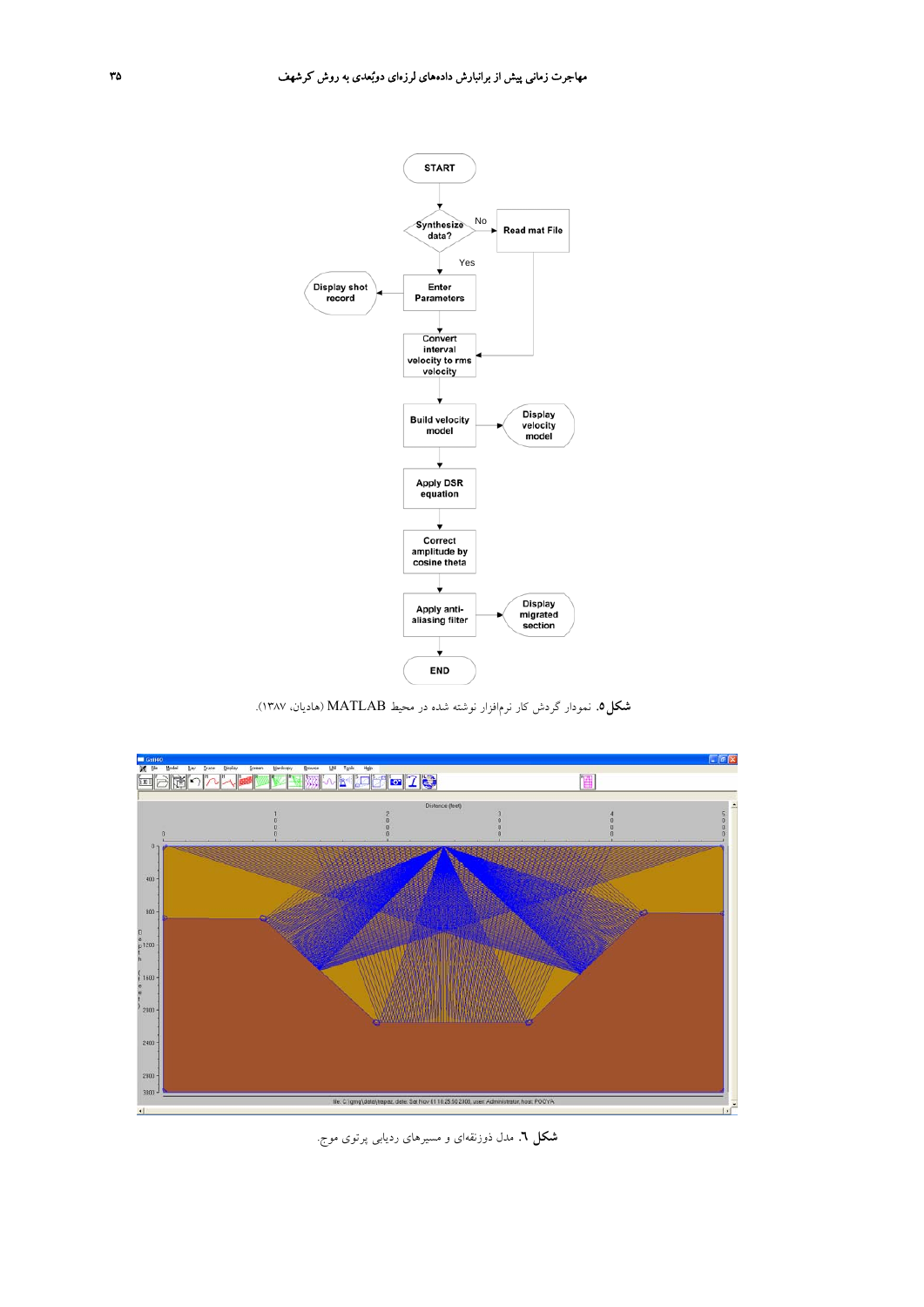

**شكل .7** ثبت منبع مشترك ناشي از رديابي مسير پرتو مدل ذوزنقه شكل ،6 محل منبع در موقعيت 2500 متري واقع است.



**شكل .8** نيمرخ سرعت مياني مربوط به مدل شكل .6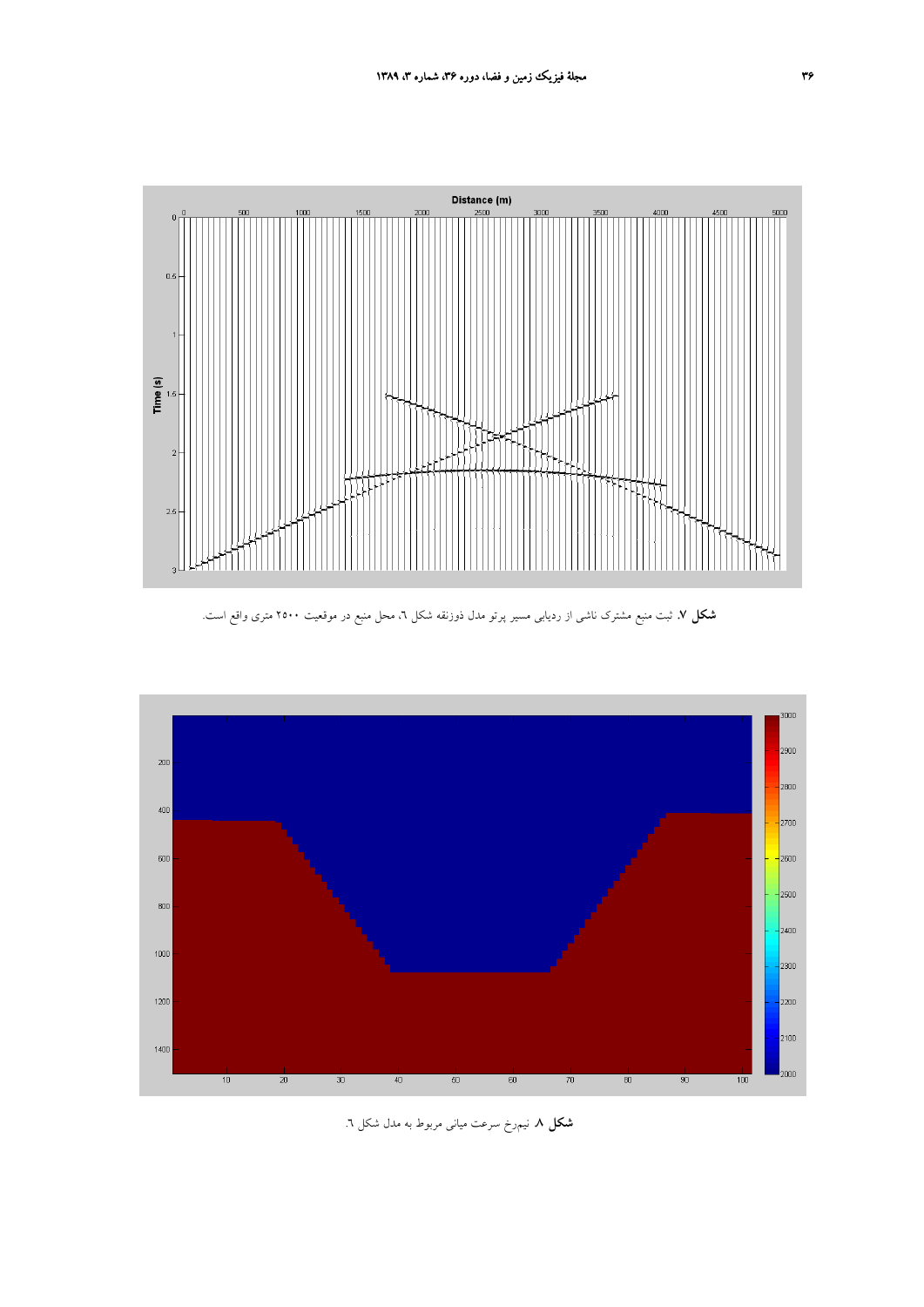

**شكل .9** تصوير مهاجرت كرده شكل 6 با مدل سرعت مياني.

اســتفاده شــده اســت. بــا مقايســه شــكل 11 بــا شــكل 9 مشــــاهده مــــيشــــود كــــه مهــــاجرت بــــا مــــدل ســــرعت rms بازتابنــــدههــــاي شــــيبدار را بهتــــر نمايان كرده و پيوستگي و كيفيـت بازتـاب هـا بهبـود يافتـه است. مهاجرت پيش از برانبارش به مدل سرعت به كار رفتـه بسيار حساس است و لازم است قبل از مهاجرت ، سرعتها هموار شوند. شكل 10 مدل سرعت rms را نشان مـيدهـد. در شكل 11 بهجاي مدل سرعت ميـاني (شـكل 8) از مـدل سرعت rms) شكل 10) براي مهاجرت ثبت منبع مشـترك



**شكل .10** نيمرخ سرعت rms مربوط به شكل .6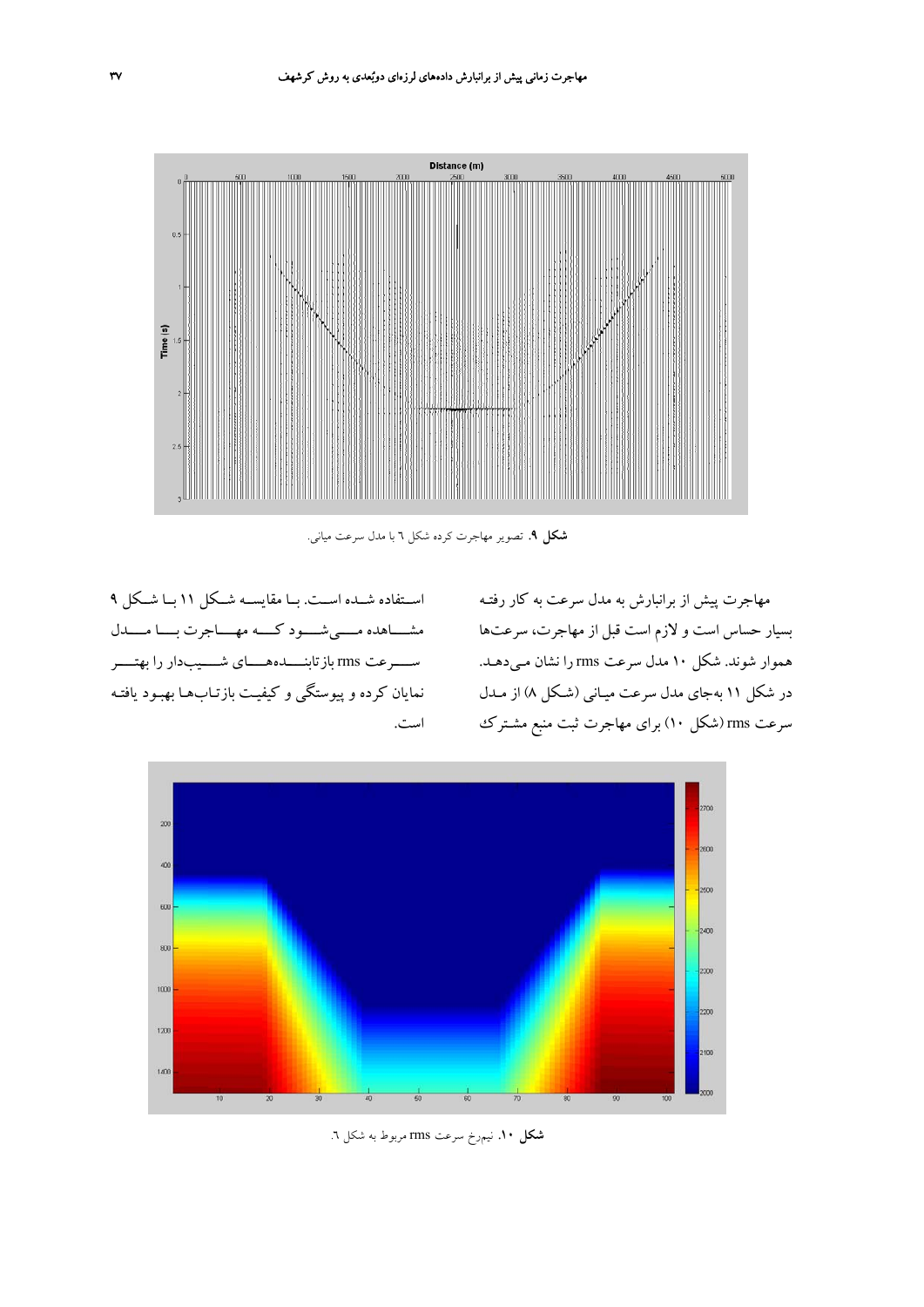

**شكل.11** تصوير مهاجرت كرده شكل 6 با مدل سرعت rms.

**5 مدل كوهپايه**

اين مدل به كمك نرم افزار مدل زمينشناسي بـه عمـق گرفته شد. يك منبع در فاصله 2000 و تعداد 101 گيرنـده 2500 و 3000 متربر ثانيه است.

حـداكثر ٣٠٠٠ متـر و فاصـله حـداكثر ٥٠٠٠ متـر در نظـر ١٢). مدل سهلايهاي است و سرعت لايهها به ترتيب ٢٢٠٠، با فواصل 50 متر براي رديابي پرتـو قـرار داده شـد (شـكل



**شكل .12** مدل كوهپايه و مسيرهاي رديابي پرتوي موج.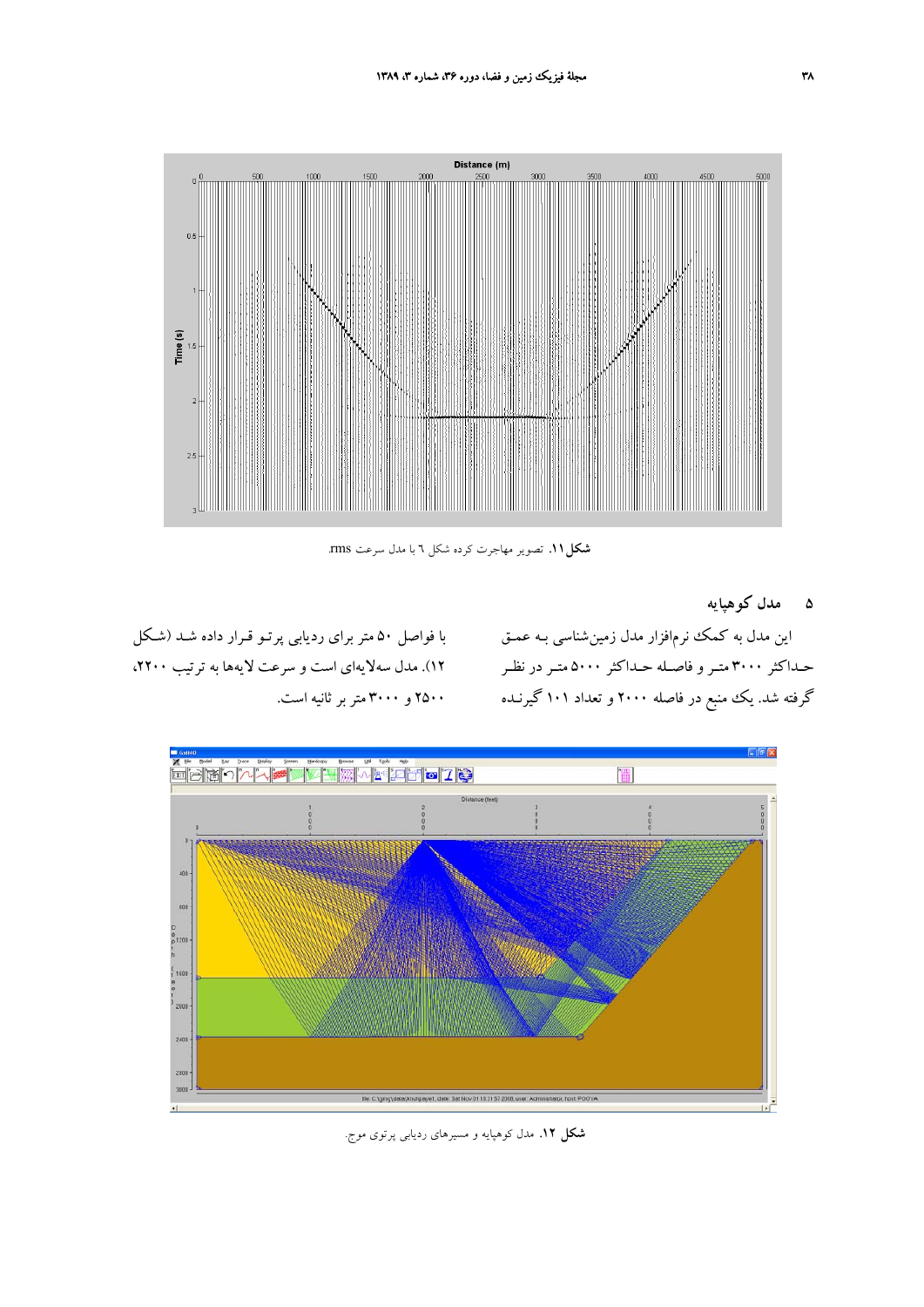MATLAB بهمنزلة ورودي مهاجرت مورد استفاده قرار گرفت. تصوير مهاجرت كرده در شكل 14 آورده شده است. در شكل 15 تصوير مهاجرت كرده با مدل سرعت rms نشان داده شده است.

رديابي پرتو با نمونهبرداري زماني با فواصل ms 2 به طول ۳۰۰۰ ms با اعمال يك فيلتر و يك gain صورت گرفت تا ثبت منبع بهدست آيد (شكل 13). از ثبت منبع (شكل 13) و مدل سرعت آن به صورت segy خروجي گرفته شد و پس از تبديل به ماتريس در





**شكل .13** ثبت منبع مشترك ناشي از رديابي مسير پرتو مدل كوهپايه، محل منبع در موقعيت 2000 متري واقع است.

**شكل .14** تصوير مهاجرت كرده با مدل سرعت مياني.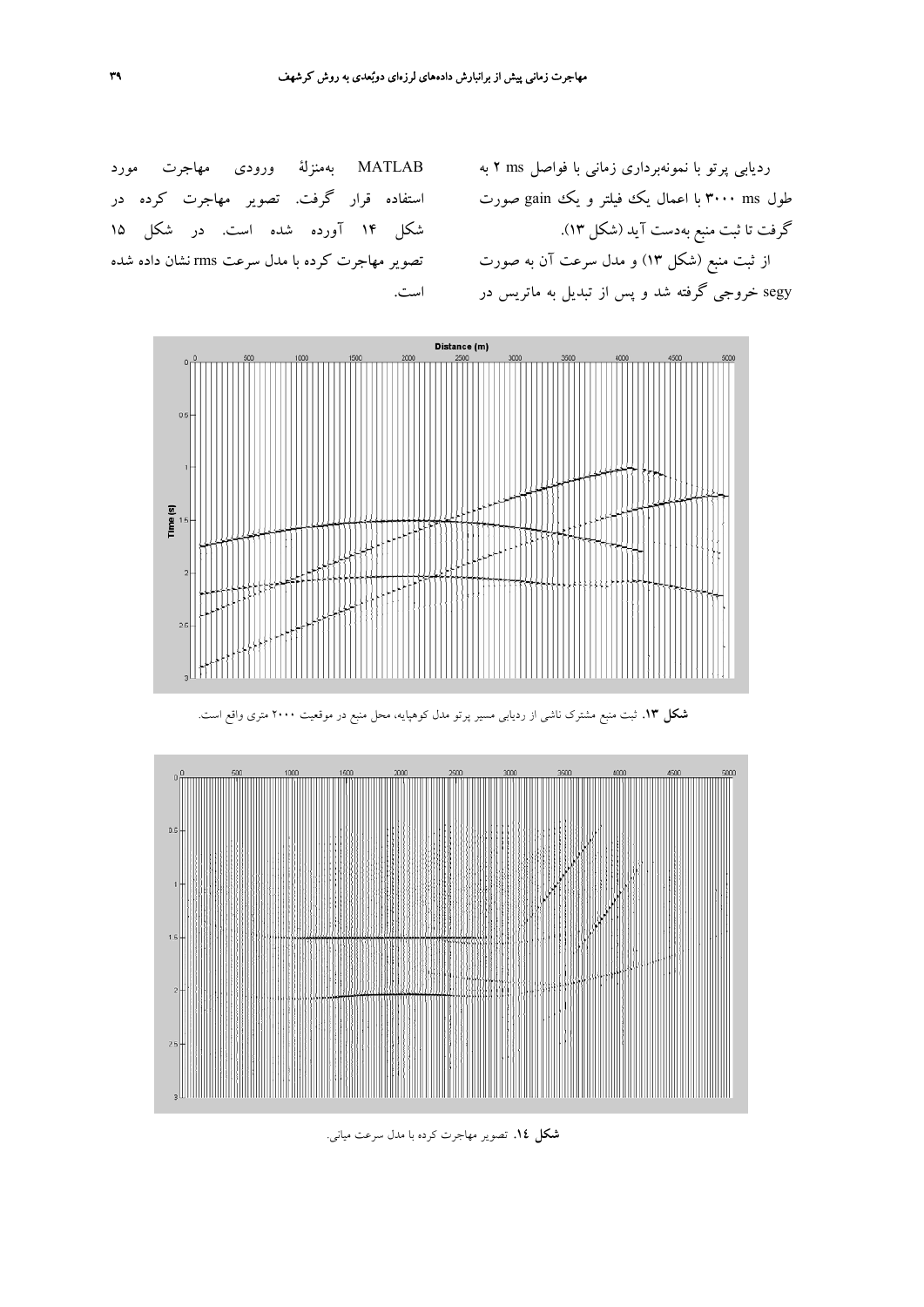

**شكل .15** تصوير مهاجرت كرده با مدل سرعت rms.

**6 پهناي دهانه مهاجرت**

مهاجرت كرشهف شامل مجموعگيري از دامنهها در طول هذلوليهاي پراش است. با داشتن سرعت rms در هر نمونه زماني معين از ردلرزه ورودي، يك منحني زمان گذر هذلولي مرتبط با پراشنده فرضي روي مقطع ورودي انداخته ميشود كه رأس آن در همان نمونه زماني قرار دارد. در نظرية هذلولي پراش تا زمان و فاصله بينهايت گسترش مييابد. در عمل با يك مسير مجموعگيري هذلولي قطع شده در ارتباط است. گستره فضايي كه مسير مجموعگيري واقعي گسترده شده است را دهانه مهاجرت مينامند كه با تعداد ردلرزههايي كه مسير هذلولي را ميپوشاند اندازهگيري ميشود.

انحناي هذلولي پراش با تابع سرعت تعيين ميشود. هذلولي سرعت كم دهانه كوچكتري در مقايسه با هذلولي سرعت زياد دارد: سرعت زياد به معني مهاجرت بيشتر است. در عمل با تابع سرعتي سروكار داريم كه با عمق تغيير ميكند. هذلوليهاي پراش ممكن است انحناهاي گوناگوني برحسب مقادير سرعت در نمونه

زماني داده شده داشته باشند. به دليل تغييرات قائم سرعت، پهناي دهانه معمولاً تابع زمان است. در حالت معمول كه با عمق سرعت افزايش مييابد، مهاجرت قسمت كمعمق مقطع نيازمند يك دهانه باريك است در حاليكه قسمتهاي عميق، نيازمند دهانه بزرگترند. يعني با داشتن شيب ثابت وقايع عميق بيشتر از وقايع كمعمق مهاجرت مييابند.

دهانه مهاجرت كوچك وقايع باشيبهاي تند را روي مقطع خروجي حذف ميكند. افزايش پهناي دهانه امكان مهاجرت مناسب وقايع پرشيب را بهوجود ميآورد. از اينجا ميتوان فهميد كه استفاده از پهناي دهانه كوچك، مانند يك فيلتر شيب حين مهاجرت عمل ميكند، زيرا دهانه كوچك دامنه پرشيب هذلولي پراش را از مجموعگيري خارج ميكند. در شكل 16 مهاجرت با دهانه ،1000 2000 و 3000 متر نمايش داده شده است. از مقايسه شكل 16 با شكل 11 مشاهده ميشود كه با كاهش دهانه مهاجرت بازتابندههاي شيبدار حذف شدهاند.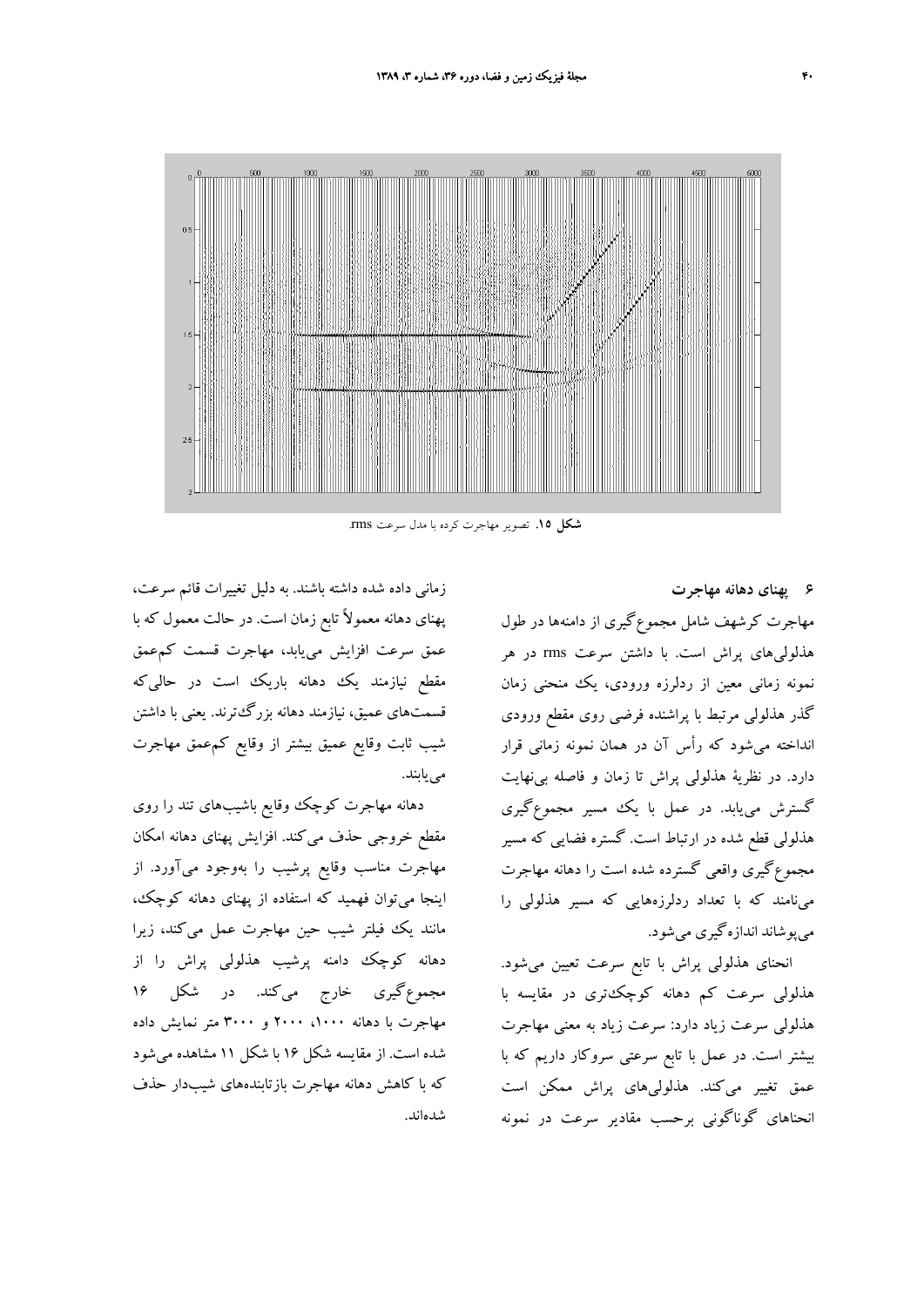



**شكل .16** تصوير مهاجرت كرده شكل 6 با دهانه مهاجرت (a(1000 متر، (b(2000 متر و (c(3000 متر.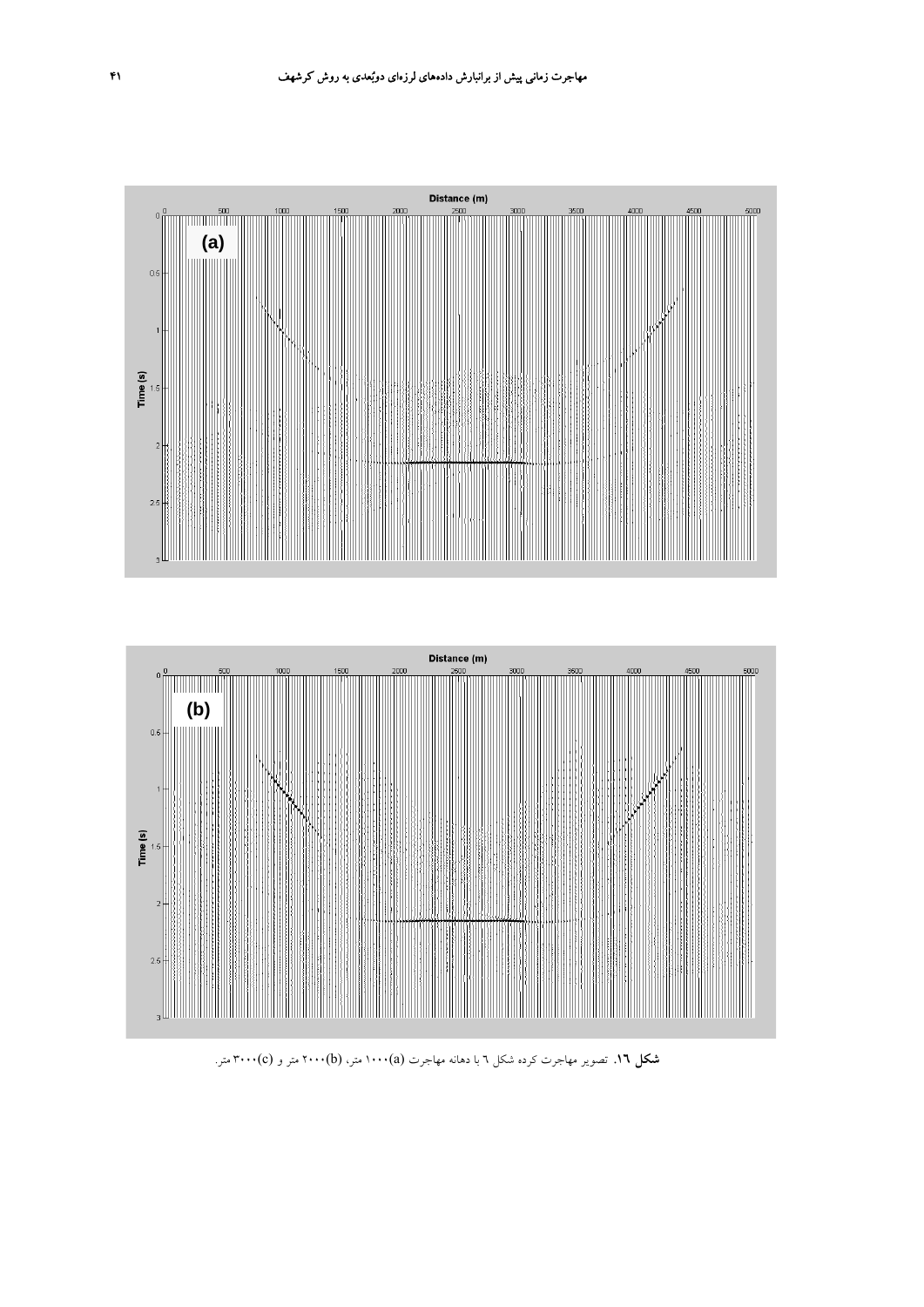



به روش كرشهف بسط داده شد كه قابليت مهاجرت ثبتهاي منبع مشترك دوبعدي را دارد. توانايي اين نرمافزار در مهاجرت ثبتهاي منبع توليد شده با نرمافزار GXII به روش رديابي پرتو موج سنجيده شد كه نتايج آن در زير آمده است:

- نرمافزار عرضه شده در مهاجرت بازتابندههاي افقي و شيبدار بهخوبي عمل ميكند.

- پارامتر بحراني مهاجرت كرشهف پهناي دهانه مهاجرت است. دهانه كوچك باعث حذف شيبهاي تند ميشود، وقايع افقي دروغين توليد و نوفه تصادفي ناهمبسته از ردلرزه به ردلرزه را سازماندهي ميكند. اثر پارامتر بحراني دهانه مهاجرت در شيبهاي تند و اعماق بيشتر مشخص ميشود.

- در مهاجرت پيش از برانبارش مدل سرعت مناسب از اهميت ويژهاي برخوردار است. بهطوريكه اگر سرعتهاي به كار رفته دقيق نباشد، اين عملگر در ساختارهاي ساده مزيت كيفي خود را آشكار نميكند و

بهطور خلاصه اين موارد را ميتوان براي انتخاب پهناي مهاجرت مناسب عنوان كرد. -1 پهناي دهانه بسيار كوچك باعث از بين رفتن شيبهاي تند و تغييرات سريع در دامنهها ميشود. -2 پهناي دهانه بسيار كوچك نوفههاي تصادفي را بهخصوص در قسمتهاي عميقتر مقطع به صورت وقايع افقي جعلي ساماندهي ميكند. -3 پهناي دهانه مهاجرت بسيار بزرگ به معناي زمان بيشتر براي رايانه است. مهمتر از آن دهانههاي بزرگ باعث ميشود كه كيفيت مهاجرت در شرايط نسبت سيگنال به نوفه كم، تنزل يابد. استفاده از پهناي بزرگ باعث مي شود نوفه تصادفي در زمانهاي زياد وارد داده كمعمق سالم شود.

**7 نتيجه گيري** در اين مقاله نرمافزاري درمحيط MATLAB براي مهاجرت پيش از برانبارش زماني دادههاي لرزهاي دوبعدي